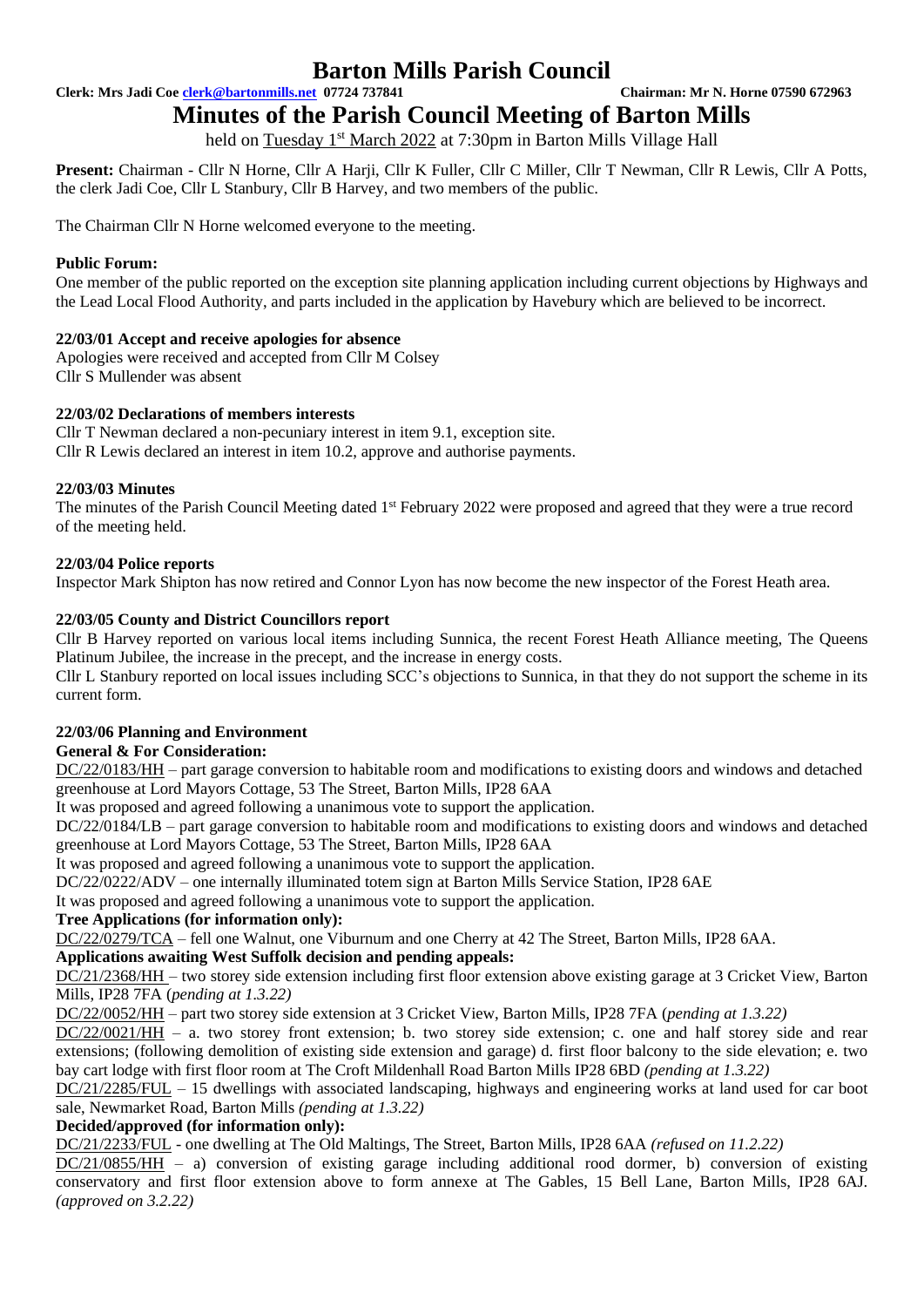# **Barton Mills Parish Council**

# **Clerk: Mrs Jadi Coe [clerk@bartonmills.net](mailto:clerk@bartonmills.net) 07724 737841 Chairman: Mr N. Horne 07590 672963**

## **22/03/07 Neighbourhood Plan**

It was agreed that the whole of the area within the parish boundary would be included, this will allow control of development and conservation on all areas of the parish. The clerk to submit amended application.

**22/03/08 Clerk's Report, Matters Arising from the Minutes of the Last Meeting and Correspondence**

A resident has asked the Parish Council to look into the footpaths in Bell Lane and Newmarket Road as the surfaces are terrible and overtaken by nettles.

It was confirmed that Suffolk County Council will not intervene, therefore the contracted gardener carried out some work on Newmarket Road in January.

## **22/03/09 Parish Matters**

# 1. Update on exception site at Newmarket Road

West Suffolk Council have requested an extension to the consultation period of the planning application to 6<sup>th</sup> April, this is because they require time to review additional information in relation to Highways and the Lead Local Flood Authority. It was agreed to establish whether any text included by Havebury in the application documents was incorrect and if so,

ensure these are amended.

2. Maintenance of Assets

- Lighting

UKPN had charged an abortion fee but this has now been voided, after a misunderstanding between UKPN and K & M Lighting

It was confirmed that works on units 91,62 and 75 have been completed and paid.

The UKPN element of units 68 and 63 have been paid, and Pearce and Kemp are waiting for UKPN to carry out this work. Unit 65 is 90% completed, the UKPN element of the total has been paid, and part of Peace and Kemp element has now been invoiced and is due for approval. It was agreed not to pay the invoice and get clarification as to what still requires completing.

A quote for unit 186 (Station Road) has not been agreed as SCC are unsure whether this requires repairing and are waiting on their contractor to re-access.

SCC have confirmed that unit 98, Manor View (Concrete Column) has recently failed a structural test and requires replacement. It was agreed to obtain quotes to repair unit 98.

- Play park

One new goal wheel is required, a proforma has been received from Mark Harrod totalling £33.00. (£19.50 plus £8 carriage plus VAT)

A new board for the activity trail on the play park is required, and a quote has been requested from Eastern Play Services 3. SID incl rota

The rota was agreed until the end of April.

Cllr C Miller asked the clerk for details of the SID locations in order to analyse the data from the SID

4. Highways issues

It was confirmed the grant from WSDC had been received but SCC had not yet released the money as there is no date as to when the grant will be spent. A date to be confirmed.

5.The Queens Platinum Jubilee Weekend

Cllr K Fuller reported on a successful meeting of 16 residents held in the Church Rooms on 16<sup>th</sup> February.

Suggestions for the weekend included:

Scarecrows representing a year of reign, a program detailing locations and a guess the year quiz, to be charged at a small fee. (Thursday and Friday)

A Royal themed quiz with possibly a fish and chip van (Thursday evening)

An under 10s football tournament with a cup/trophy for the winners (Saturday)

A tea party/picnic, including a royal cake competition (Saturday afternoon)

Jazz music event (Sunday afternoon)

Sale of refreshments in the village hall, street entertainer, bouncy castle

More ideas are required and next meeting is scheduled for 9<sup>th</sup> March at 7:30 at the Church rooms.

It was agreed that funds from locality budgets could be requested and held by the Parish Council.

It was agreed to list all possible expenses for upfront costs and deposits after the March meeting to apply for locality funds prior to the deadline (15<sup>th</sup> March) for 21/22 funds.

6.The Queens Green Canopy Scheme

It was suggested to plant one tree to commemorate the celebrations rather than providing a tree to each child in the village due to not having the space available and the high cost of the trees.